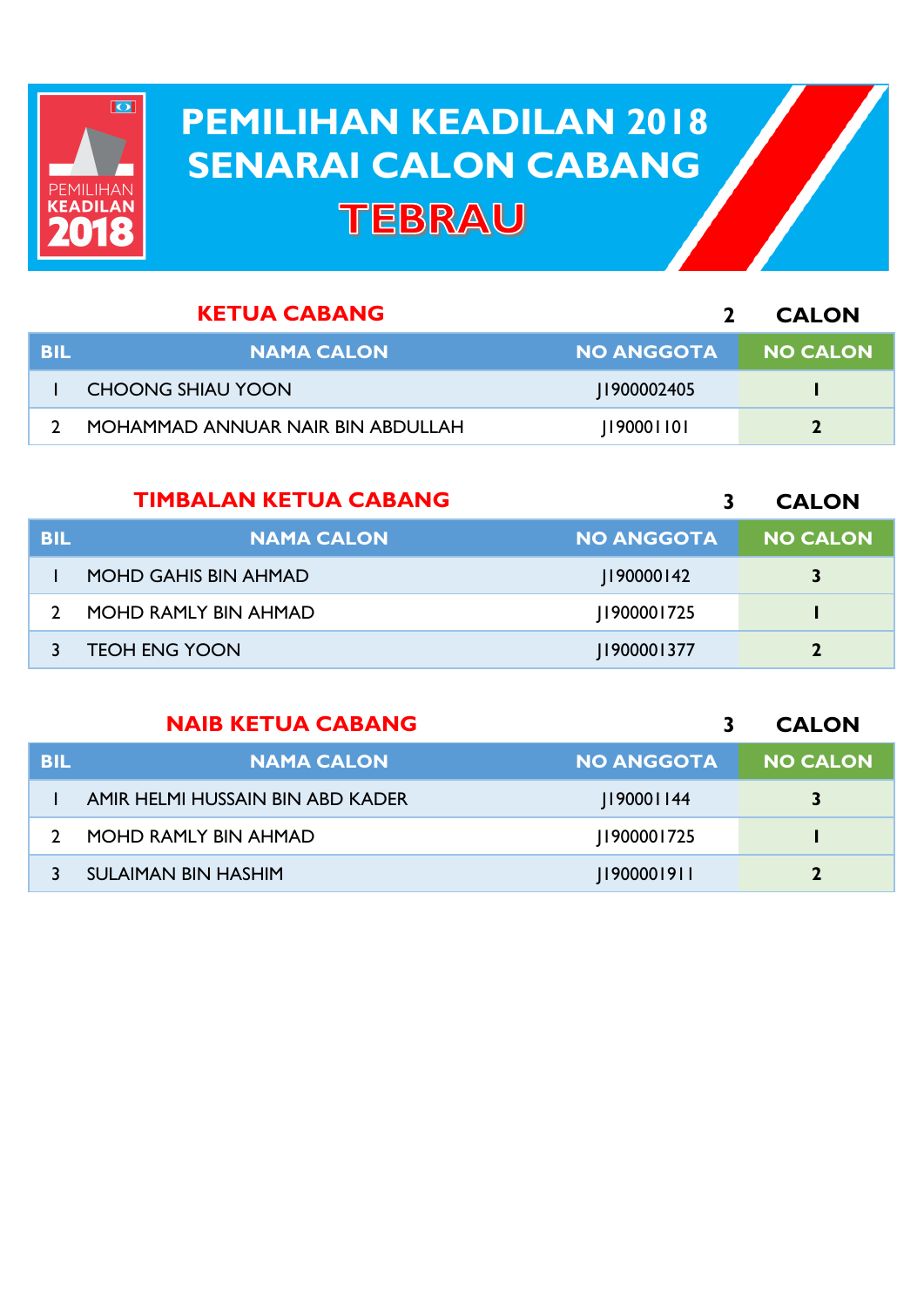|                         | <b>AHLI JAWATANKUASA CABANG</b>   | 20                | <b>CALON</b>            |
|-------------------------|-----------------------------------|-------------------|-------------------------|
| <b>BIL</b>              | <b>NAMA CALON</b>                 | <b>NO ANGGOTA</b> | <b>NO CALON</b>         |
| L                       | WAN MUHAMAD KRUDIN BIN WAN SETAPA | J190000778        | ı                       |
| $\overline{2}$          | <b>ISHAK BIN DESAK</b>            | J1900001817       | $\mathbf{2}$            |
| $\mathsf{3}$            | SUBRAMAMIAM A/L KUPPUSAMY         | J1900001421       | $\mathbf{3}$            |
| $\overline{\mathbf{4}}$ | MOHD INDERA BIN ABDULLAH          | J1900001587       | $\overline{\mathbf{4}}$ |
| 5                       | <b>TIEW SIANG YONG</b>            | J190000853        | $\boldsymbol{6}$        |
| 6                       | <b>CHUA BOON HOW</b>              | J190000855        | 7                       |
| $\overline{7}$          | KAMARUZAMAN SEETHARAMAN ABDULLAH  | J1900001480       | 8                       |
| 8                       | <b>CHEW AH WAT</b>                | J190001042        | 9                       |
| 9                       | <b>CHEW SENG GUAN</b>             | J190000852        | $\overline{10}$         |
| $\overline{10}$         | <b>MOHD SANI ABDULLAH</b>         | J1900001812       | $\mathbf{H}$            |
| $\mathbf{H}$            | <b>TAY KIM CHOON</b>              | J190000836        | 12                      |
| $ 2\rangle$             | MOHD. JOHARI BIN SIMIN            | J1900001820       | 13                      |
| 3                       | <b>VADIVELU A/L MUNIANDY</b>      | J190001157        | $\overline{14}$         |
| 4                       | THIAGARAJAN A/L RAJU              | J1900002080       | 15                      |
| 15                      | YAP CHOON FOOK                    | J190001118        | 17                      |
| 16                      | <b>SEAH CHEE SHIONG</b>           | J190000938        | 8                       |
| 17                      | MURUGAN A/L M.MANYGOVINDASAMY     | J1900001821       | 9                       |
| 18                      | <b>TAN WANG CHANG</b>             | 190001162         | 20                      |
| 9                       | AMIR HELMI HUSSAIN BIN ABD KADER  | J190001144        | 22                      |
| 20                      | S ANTHONY SAMY A/L SOOSAE         | 1900001478        | 24                      |
| 21                      | MAGASVARIEE A/P CHIRANGGAM        | 19000 1265        | 25                      |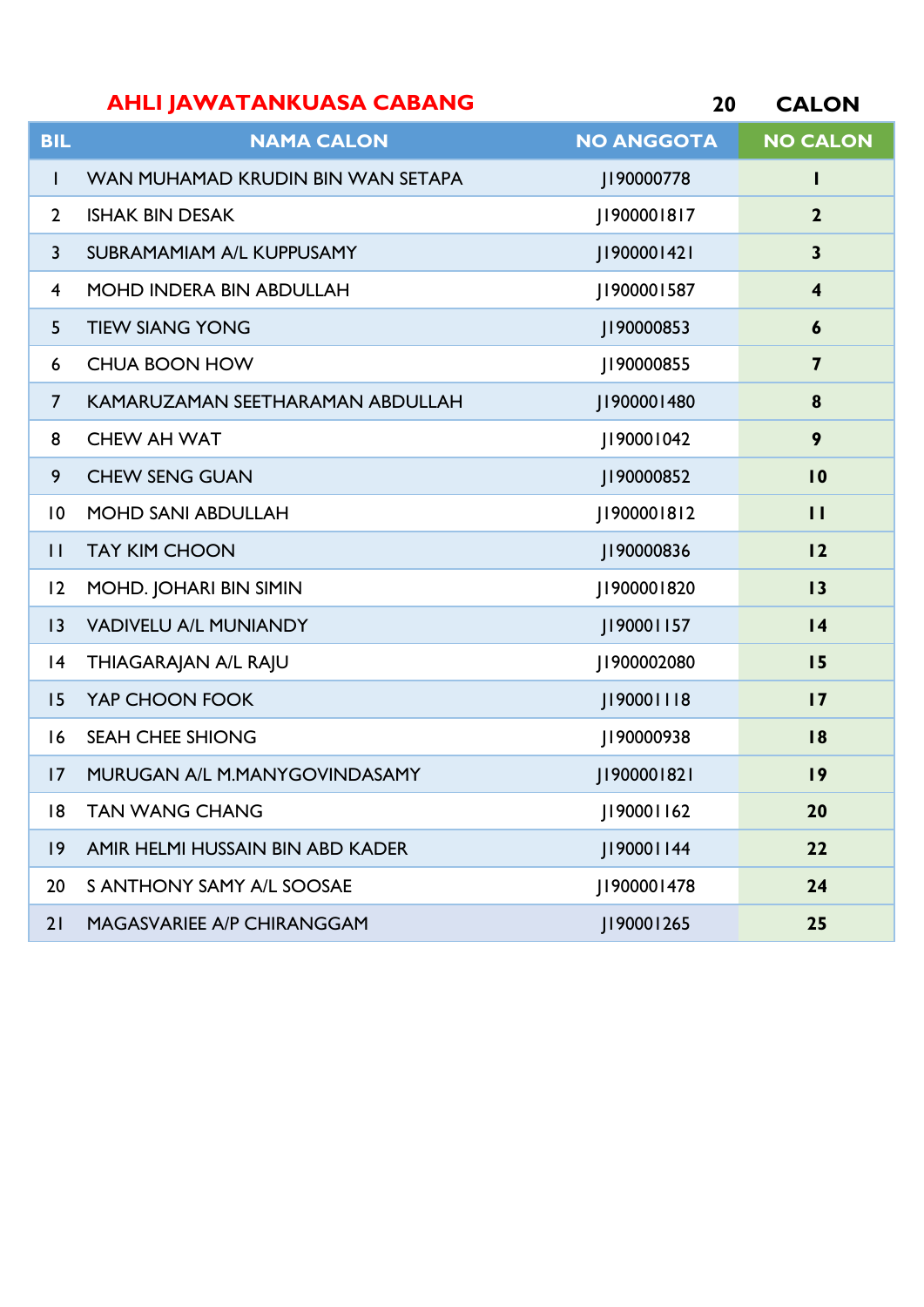|     | <b>KETUA AMK CABANG</b>         |                   | <b>CALON</b>    |
|-----|---------------------------------|-------------------|-----------------|
| BIL | <b>NAMA CALON</b>               | <b>NO ANGGOTA</b> | <b>NO CALON</b> |
|     | YUNESWARAN A/L RAMARAJ          | 190001099         |                 |
|     | MUHAMMAD SYAHMI BIN ABD GHAFFAR | 1900003973        |                 |
|     |                                 |                   |                 |

|            | <b>TIMBALAN KETUA AMK CABANG</b>  |                   | <b>CALON</b>    |
|------------|-----------------------------------|-------------------|-----------------|
| <b>BIL</b> | <b>NAMA CALON</b>                 | <b>NO ANGGOTA</b> | <b>NO CALON</b> |
|            | MUHAMMAD SAIRUL BAHARI BIN SAHARI | 190000965         | $\mathbf{z}$    |
|            | WAN ABDUL RAHMAN ABDUL RAZAK      | 190000 1892       |                 |

|     | <b>NAIB KETUA AMK CABANG</b> |                   | <b>CALON</b>    |
|-----|------------------------------|-------------------|-----------------|
| BIL | <b>NAMA CALON</b>            | <b>NO ANGGOTA</b> | <b>NO CALON</b> |
|     | DYLON SEAH DEE LONG          | 1900002542        |                 |
|     | MUHAMAD ASTAR BIN TIAR       | 1900002136        |                 |

|               | <b>AHLI JAWATANKUASA AMK CABANG</b>   |                   | <b>CALON</b>    |
|---------------|---------------------------------------|-------------------|-----------------|
| <b>BIL</b>    | <b>NAMA CALON</b>                     | <b>NO ANGGOTA</b> | <b>NO CALON</b> |
|               | <b>HUD BIN MOKMIN</b>                 | 1900002127        |                 |
| $\mathcal{P}$ | MUHAMAD SAIFUDIN BIN ABDUL RAHMAN     | 190000 1784       | $\mathbf 2$     |
| 3             | NAVEEN KUMAR A/L ISNAGUMMARAN         | J1900001348       | 3               |
| 4             | SAKERABANE AL CHADRASAKARAN           | 190001215         | 4               |
| 5.            | <b>THAQIF PULUNGAN BIN HAMONANGAN</b> | 11900003818       | 5               |